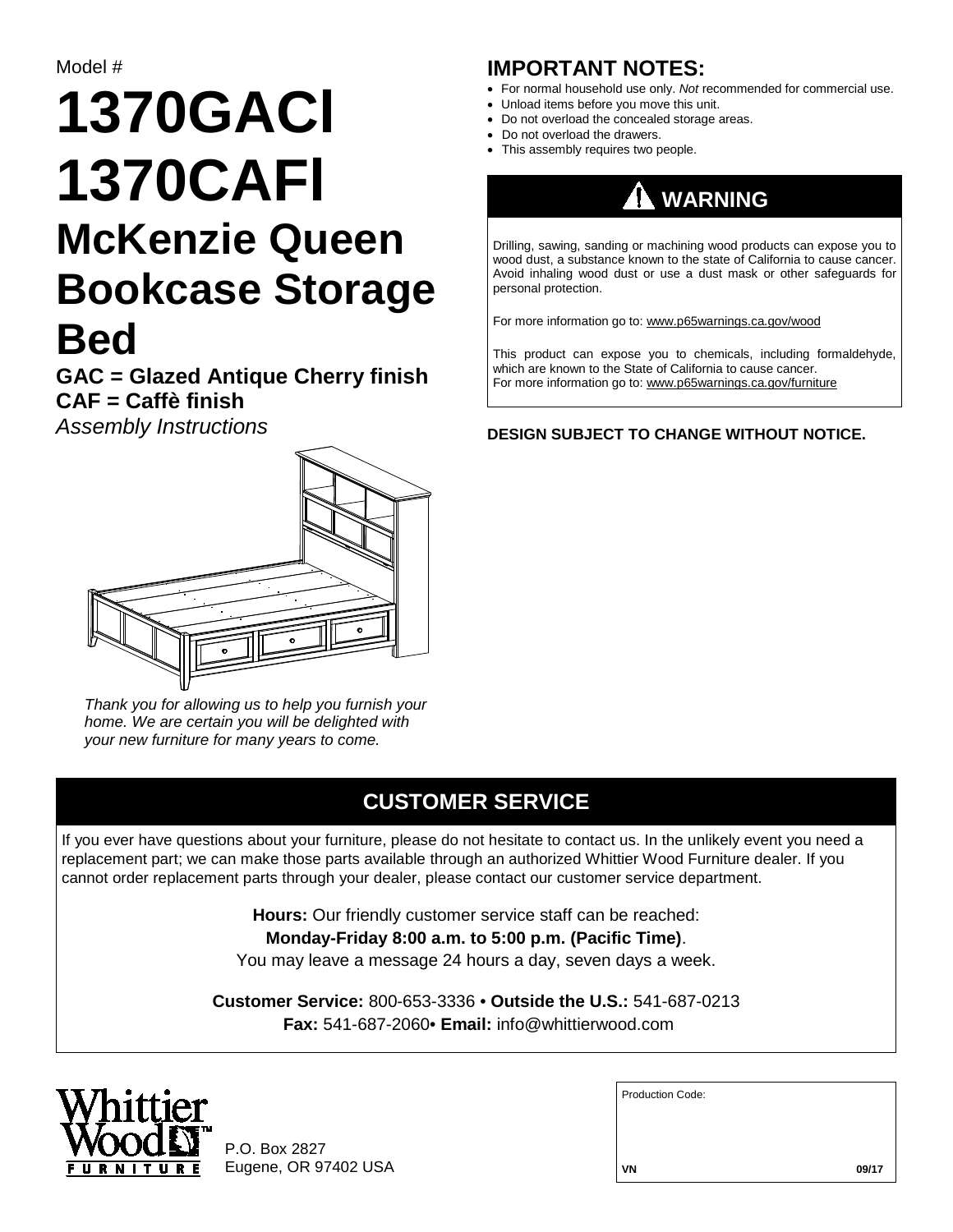Please identify the parts and check that quantities received match those on this list. If you need to replace a part, refer to the following letter and part name.

## **1372GACl 1372CAFl Headboard Kit (x1)**

| Part      | <b>Description</b>                                                       |                  | Quantity       |
|-----------|--------------------------------------------------------------------------|------------------|----------------|
|           |                                                                          |                  |                |
| Aj        | <b>Headboard Assembly</b><br>mommo                                       |                  | 1              |
| Е         | #8 x 1-1/4" Black Screw (inserted)                                       |                  | 8              |
| Rc        | Assembled Door (attached)                                                |                  |                |
| Sd        | <b>False Bottom</b>                                                      |                  | 3              |
| XA        | Top Assembly (attached)                                                  |                  |                |
| XB        | Power Bar and USB (installed)                                            |                  |                |
| YA        | Large Adjustable Glide (installed)                                       |                  | $\overline{2}$ |
| <b>YB</b> | #8 x 5/8" Pan Head Screw (inserted)                                      | (amm             | 8              |
| YJ        | <b>Demmune</b><br>#8 x 1-3/8" Lo-Profile Screw (inserted)                |                  | 8              |
| YL        | #8 x 7/8" Black Lo-Profile Screw (inserted)                              | <b>Dunne</b>     | 4              |
| ZA        | Hinge (installed)                                                        |                  | 3              |
| ZB        | Magnetic Plate (installed)                                               |                  | $\overline{2}$ |
| <b>ZC</b> | Magnetic Catch (installed)                                               |                  | $\overline{2}$ |
| <b>ZE</b> | Door Stay (attached)                                                     |                  |                |
| ΖF        | #6 x 5/8" Undercut Screw ZN (inserted)                                   | (tuu-            | 4              |
| <b>ZG</b> | Door Stay Support (attached)                                             | (° °)            |                |
| ZΗ        | <b>Community</b><br>ନ<br>#6 x 1-1/4" Black Pan Head Screw (inserted)     |                  | 3              |
| ΖI        | #6 x 5/8" Undercut Screw AB (inserted)                                   | <b>Court</b>     | 22             |
| ZJ        | #6 x 5/8" Philtruss Screw (inserted)                                     | <b>(2) DIDD-</b> | 12             |
| ZM        | Door Cleat (attached)                                                    |                  | 1              |
| ZN        | <b>* DEEDEDEDEDEDED</b><br>#8 x 1-1/4" Pan Head Screw (inserted)         |                  | 9              |
| ZO        | <b>MANAMANANAN</b><br>$\mathbb{H}$<br>#8 x 2-1/4" Black Screw (inserted) |                  | 6              |
| <b>ZP</b> | #8 x 1" Black Screw (inserted)                                           | mmmm             | 16             |
| ZQ        | RECORD<br>Left Bracket (attached)                                        |                  | $\overline{2}$ |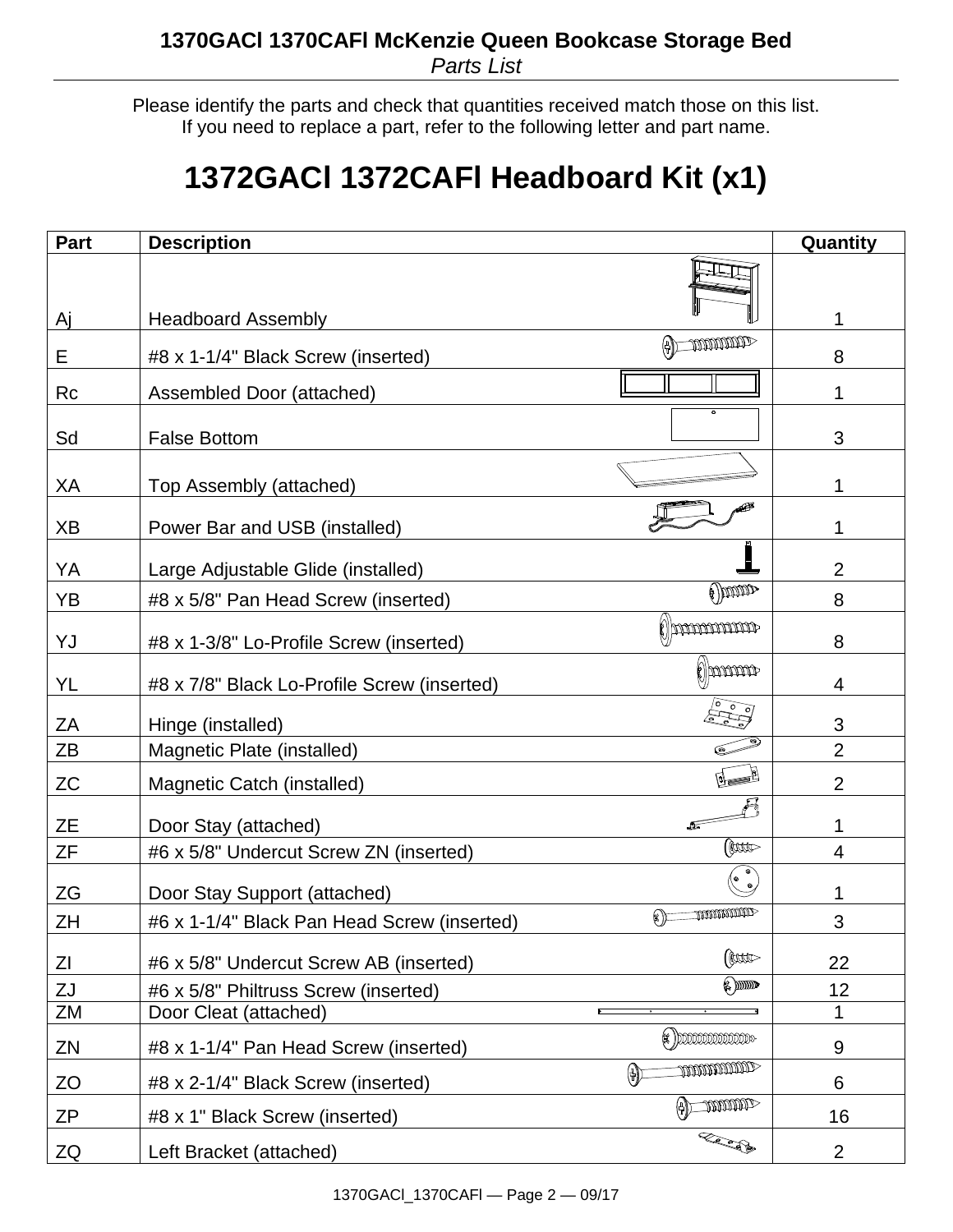#### **1370GACl 1370CAFl McKenzie Queen Bookcase Storage Bed** *Parts List*

| Part      | <b>Description</b>                        | Quantity |
|-----------|-------------------------------------------|----------|
| ZR        | Read 1<br><b>Right Bracket (attached)</b> |          |
| <b>ZS</b> | Wire Clip Screw (attached)                | 6        |
| -ZT       | U<br>Tack Glide (attached)                |          |
| ZZ        | Corner Brace (attached)<br>ෙ මෙ           |          |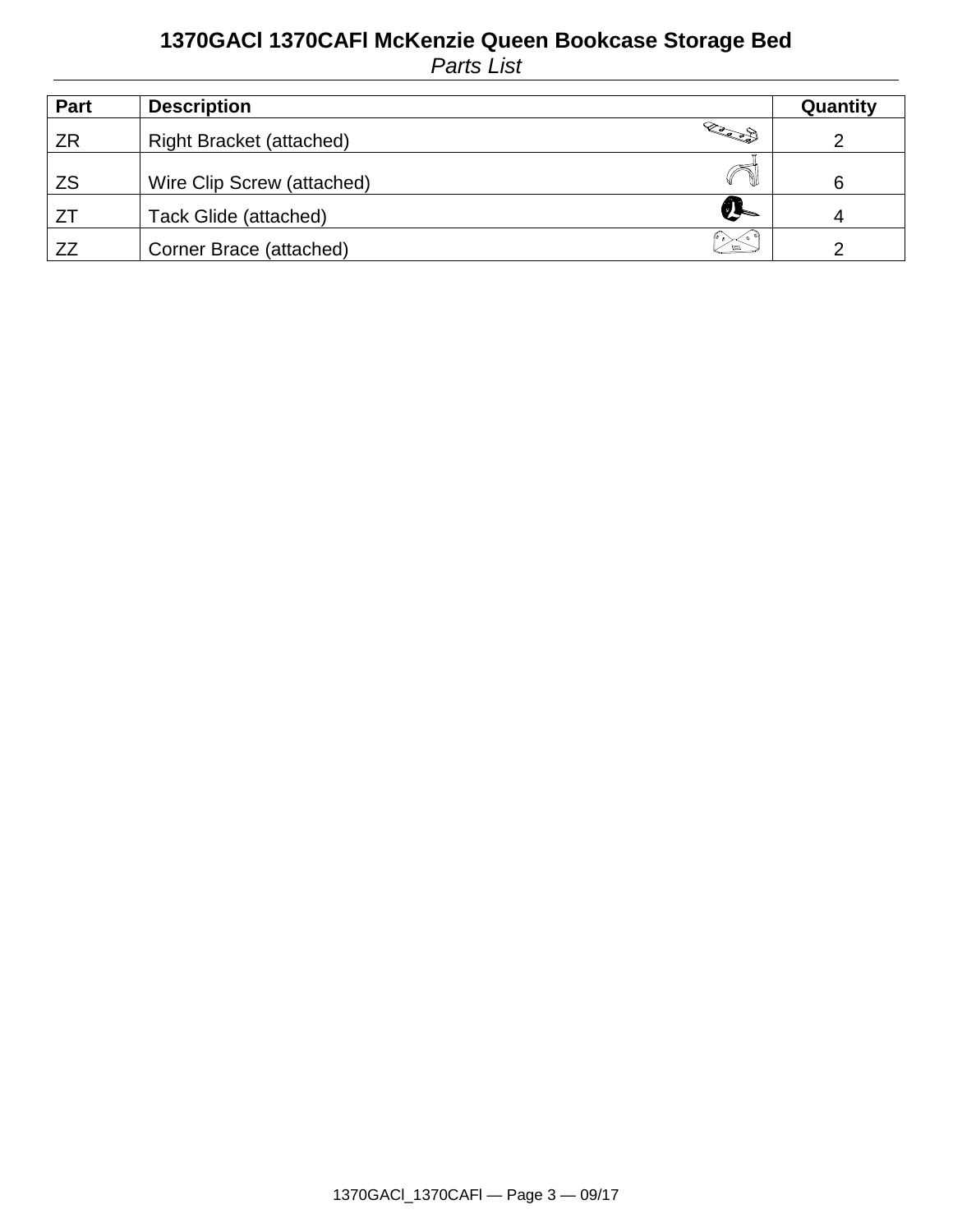## **1373GACl 1373CAFl Footboard Kit (x1)**

| <b>Part</b> | <b>Description</b>                                                              | Quantity           |
|-------------|---------------------------------------------------------------------------------|--------------------|
| Be          | <b>Footboard Assembly</b>                                                       | 1                  |
| De          | <b>Trestle With T-Nuts</b><br>$\overline{\bullet}$<br>$\overline{\bullet}$<br>6 | $\overline{7}$     |
| E           | <b>COMMONDER</b><br>⊕)⊏<br>#8 x 1-1/4" Black Screw                              | 33<br>(9 inserted) |
| F           | 1/4" x 1-3/4" Hex Bolt                                                          | 26                 |
| Ue          | <b>Assembled Foot</b>                                                           | 3                  |
| W           | Adjustable Glide (installed)                                                    | 3                  |
| <b>YD</b>   | <b>&amp; DIDDED</b><br>#6 x 1/2" Philtruss Screw                                | 8                  |
| YH          | 90° Bracket                                                                     | $\overline{2}$     |
| YM          | ( pour<br>#10 x 3/4" Pan Head Screw (inserted)                                  | 12                 |
| ZK          | 18mm Washer                                                                     | 26                 |
| ZΡ          | mmmo<br>$\bigoplus$<br>#8 x 1" Black Screw (inserted)                           | 16                 |
| ZQ          | RECORD<br>Left Bracket (attached)                                               | $\overline{2}$     |
| ZR          | Road<br><b>Right Bracket (attached)</b>                                         | $\overline{2}$     |
| ZU          | 1/4" T-Nut (inserted)                                                           | 28                 |
| <b>ZX</b>   | <b>TODODODODO</b><br>#8 x 1-5/8" Black Screw (inserted)                         | 4                  |
| ZY          | Foot Bracket (attached)                                                         | 3                  |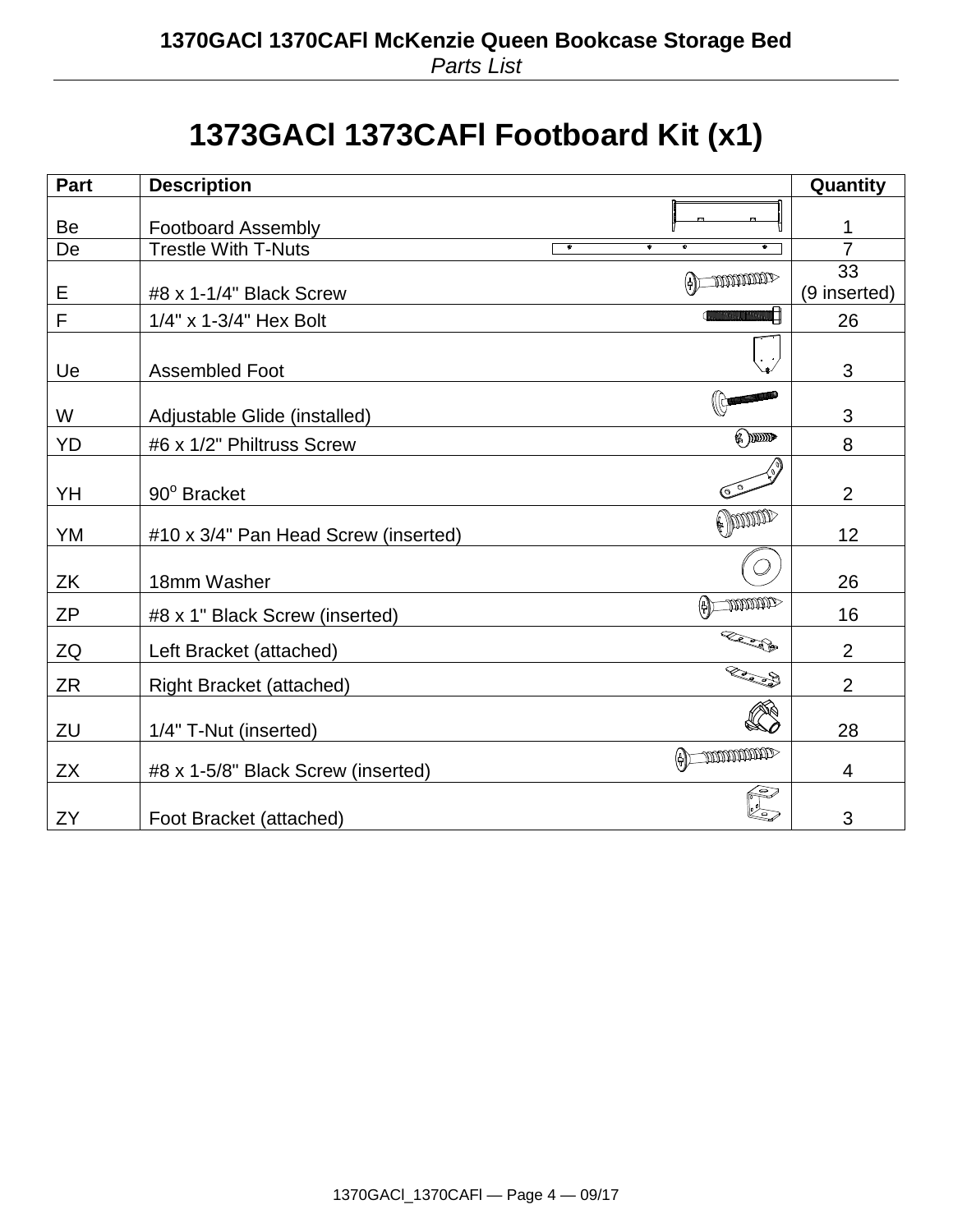### **1318GACe 1318CAFe Pedestal Kit (x2)**

| Part      | <b>Description</b>                                                     | Quantity       |
|-----------|------------------------------------------------------------------------|----------------|
| Е         | $\textcircled{\tiny{+}}$ manamaz<br>#8 x 1-1/4" Black Screw (inserted) | 30             |
| ld        | $\bullet$<br>$\circ$<br>$\circ$<br><b>Pedestal Kit</b>                 | 1              |
| J         | Small Drawer Box (assembled)                                           | $\overline{2}$ |
| Kd        | Large Drawer Box (assembled)                                           | 1              |
| L         | <b>Small Drawer Face (attached)</b>                                    | $\overline{2}$ |
| Md        | Large Drawer Face (attached)                                           | 1              |
| <b>Ne</b> | #8 x 1-1/2" Machine Screw Tuscan (installed)                           | 3              |
| O         | Knob (attached)                                                        | 3              |
| Pd        | Deckboard                                                              | 1              |
| Q         | ग<br>$\overline{0}$<br>20" Drawer Slides (installed)                   | 3 sets         |
| Τ         | mmmmm<br>$\mathbb{A}$<br>#8 x 2" Black Screw (inserted)                | 12             |
| YD        | <b>@DDDD</b><br>#6 x 1/2" Philtruss Screw (inserted)                   | 18             |
| YE        | ( mmm<br>#6 x 3/4" Philtruss Screw (inserted)                          | 18             |
| YL        | <b>Monday</b><br>#8 x 7/8" Black Lo-Profile Screw (inserted)           | 20             |
| <b>ZP</b> | <b>MANARIAN</b><br>$\circledast$<br>#8 x 1" Black Screw (inserted)     | 16             |
| ZQ        | Read<br>Left Bracket (attached)                                        | $\overline{2}$ |
| <b>ZR</b> | Rocco<br><b>Right Bracket (attached)</b>                               | $\overline{2}$ |
| <b>ZX</b> | <b>MANAMANAL</b><br>#8 x 1-5/8" Black Screw (inserted)                 | 16             |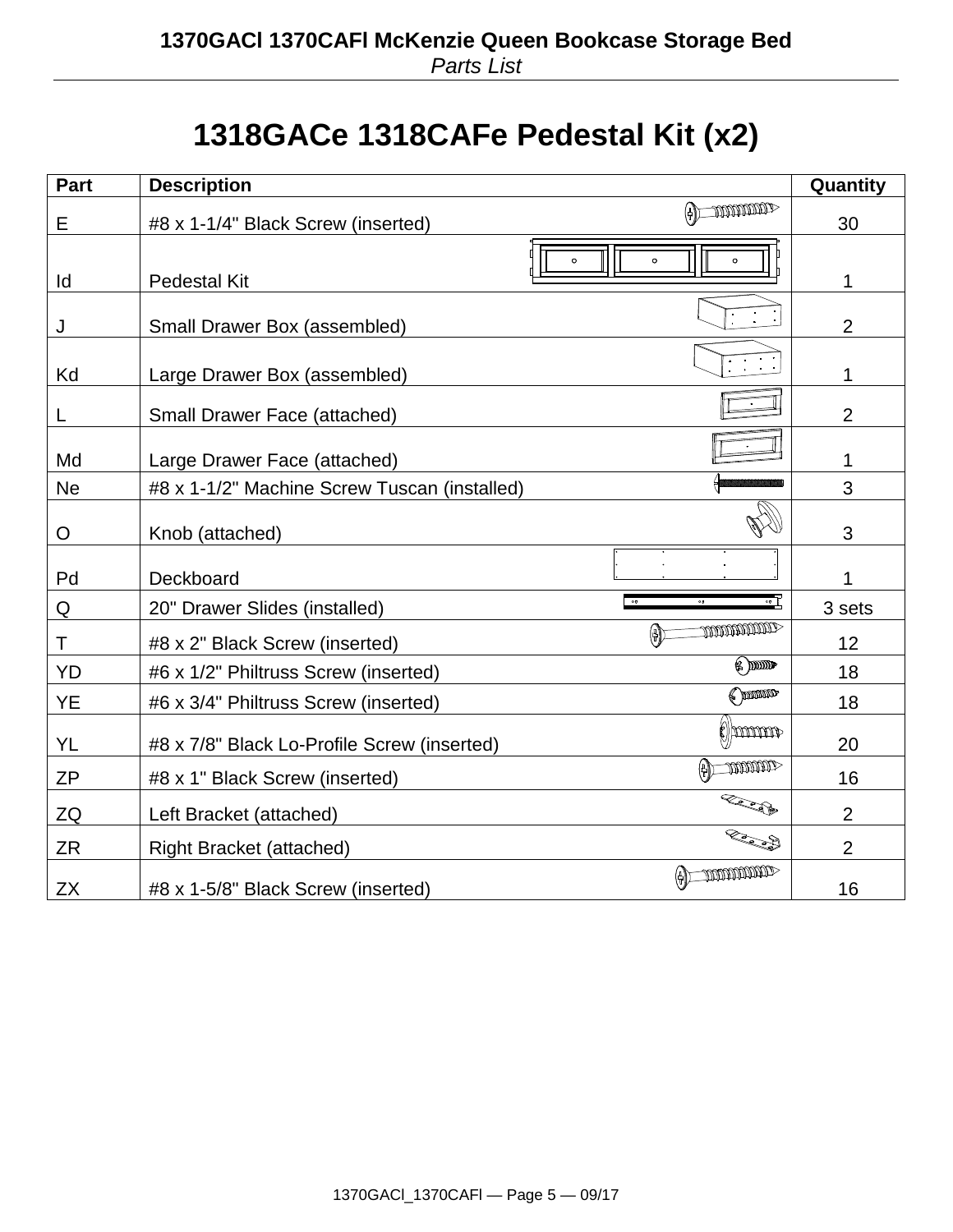**Tools Required**: Phillips screwdriver, Slotted screwdriver, 7/16" open end or box end wrench and Tape measure.

1. Remove the Trestles (De) and Assembled Feet (Ue) from the backs of the Footboard (Be) and place them off to the side. See Figures 1 and 1a.



**Fig. 1**

2. Place both Pedestals (Id) approximately 63" apart as shown in Figure 2.

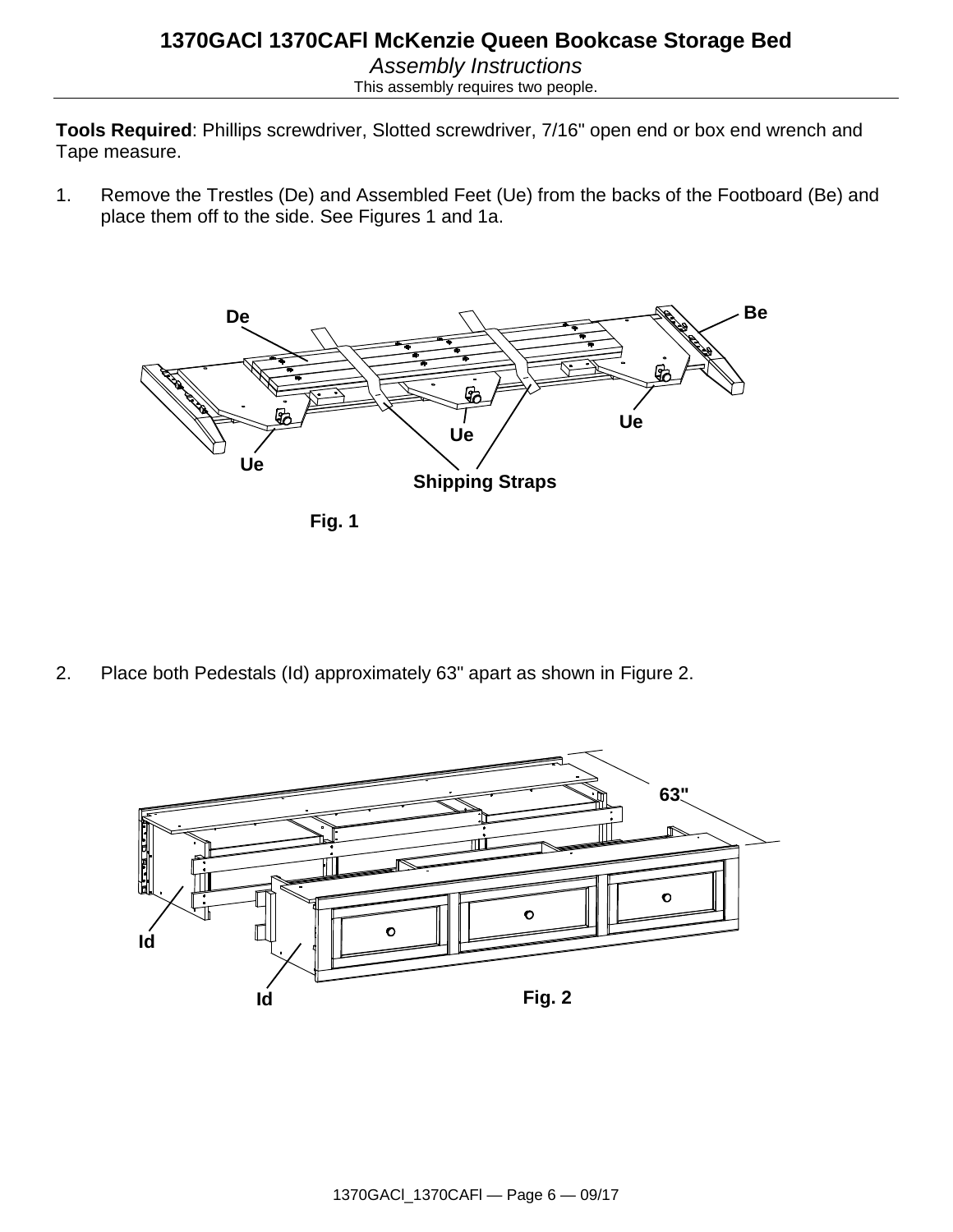3. To attach the Footboard (Be) to the Pedestal Assembly (Id), align the Brackets and slide the Pedestal Assembly down on to the Footboard (Be). See Figures 3 and 3a.



4. Repeat step three for the left side.

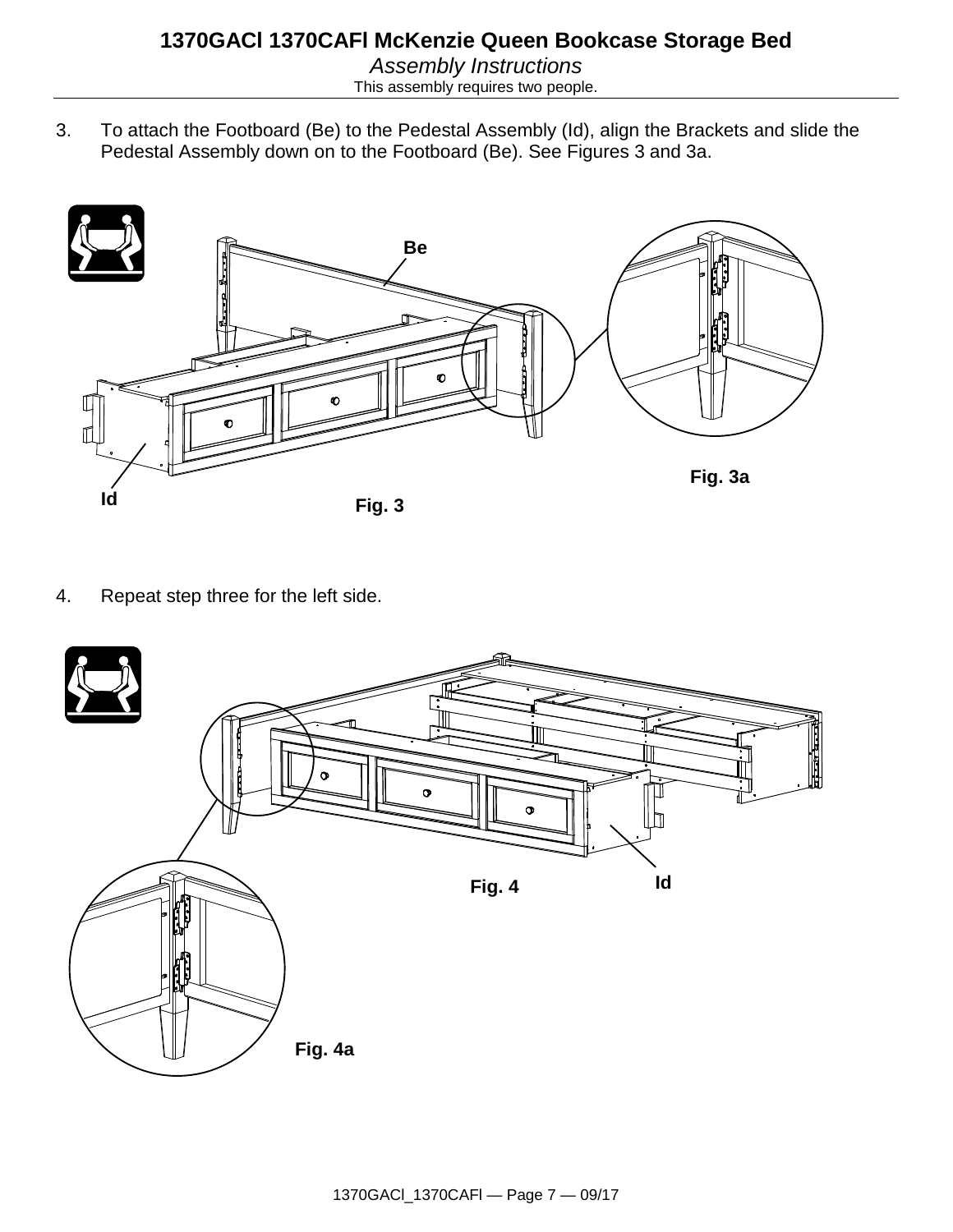5. Align the Brackets on both sides and slide the Pedestal/Footboard assembly down on to the Headboard (Aj). See Figure 5.

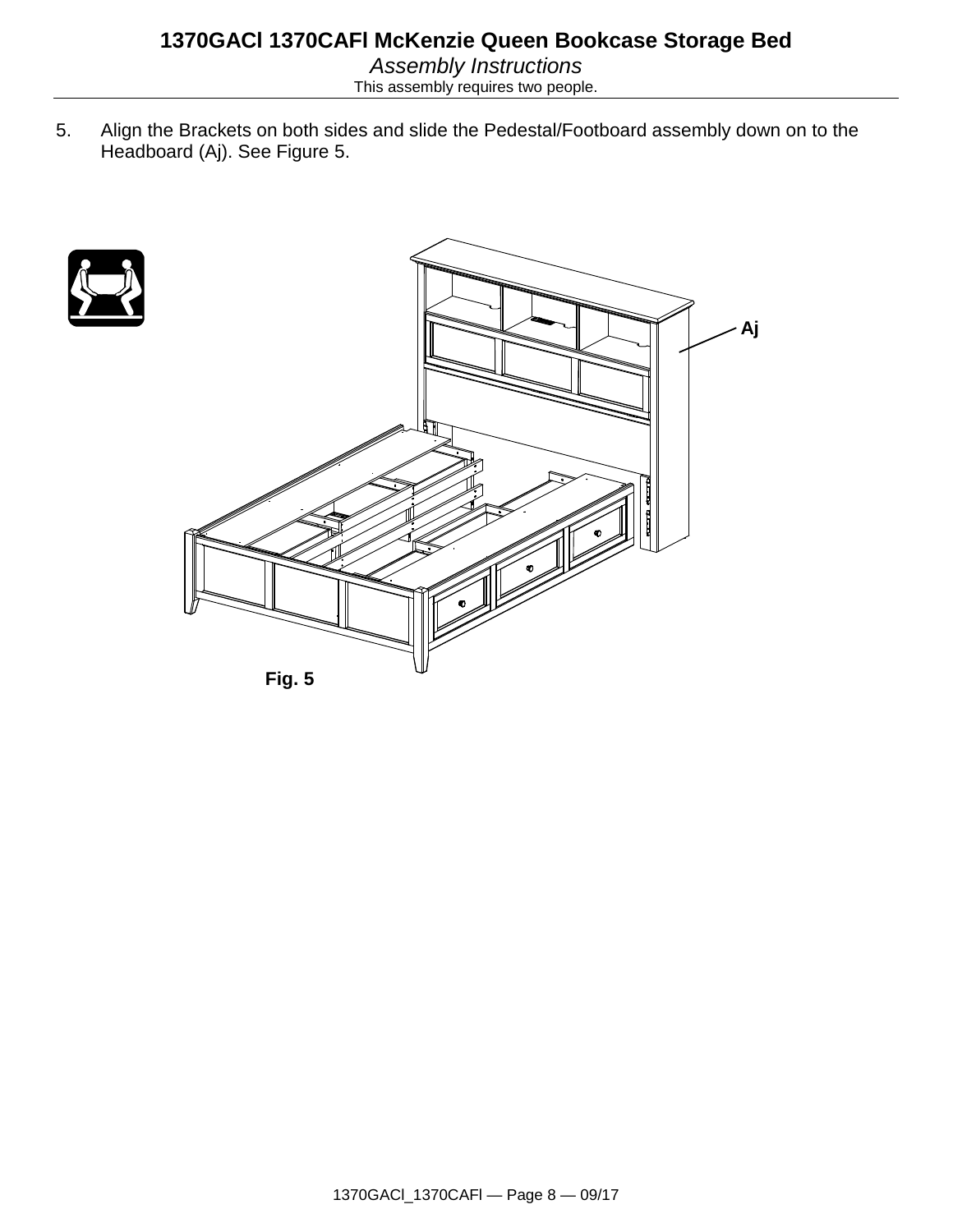6. Open the drawers. Face the Footboard and stand in between the first and second braces. Place a Trestle with T-Nuts (De) on the outside surfaces of the first upper left and right braces so that the T-Nuts (ZU) sit near the top. See Figure 6a. Line up the upper edges of the trestle and braces so they are nearly flush. Insert two 1/4" x 1-3/4" Hex Bolts (F) and Washers (ZK) and tighten. Repeat for the second upper brace.

Place a Trestle with T-Nuts (De) on the outside surface of the second lower brace so that the T-Nuts (ZU) sit near the bottom. Line up the bottom edges of the trestle and braces so they are nearly flush. Insert two 1/4" x 1-3/4" Hex Bolts (F) and Washers (ZK) and tighten. See Figures 6 and 6a.



*Headboard removed for illustration purposes.*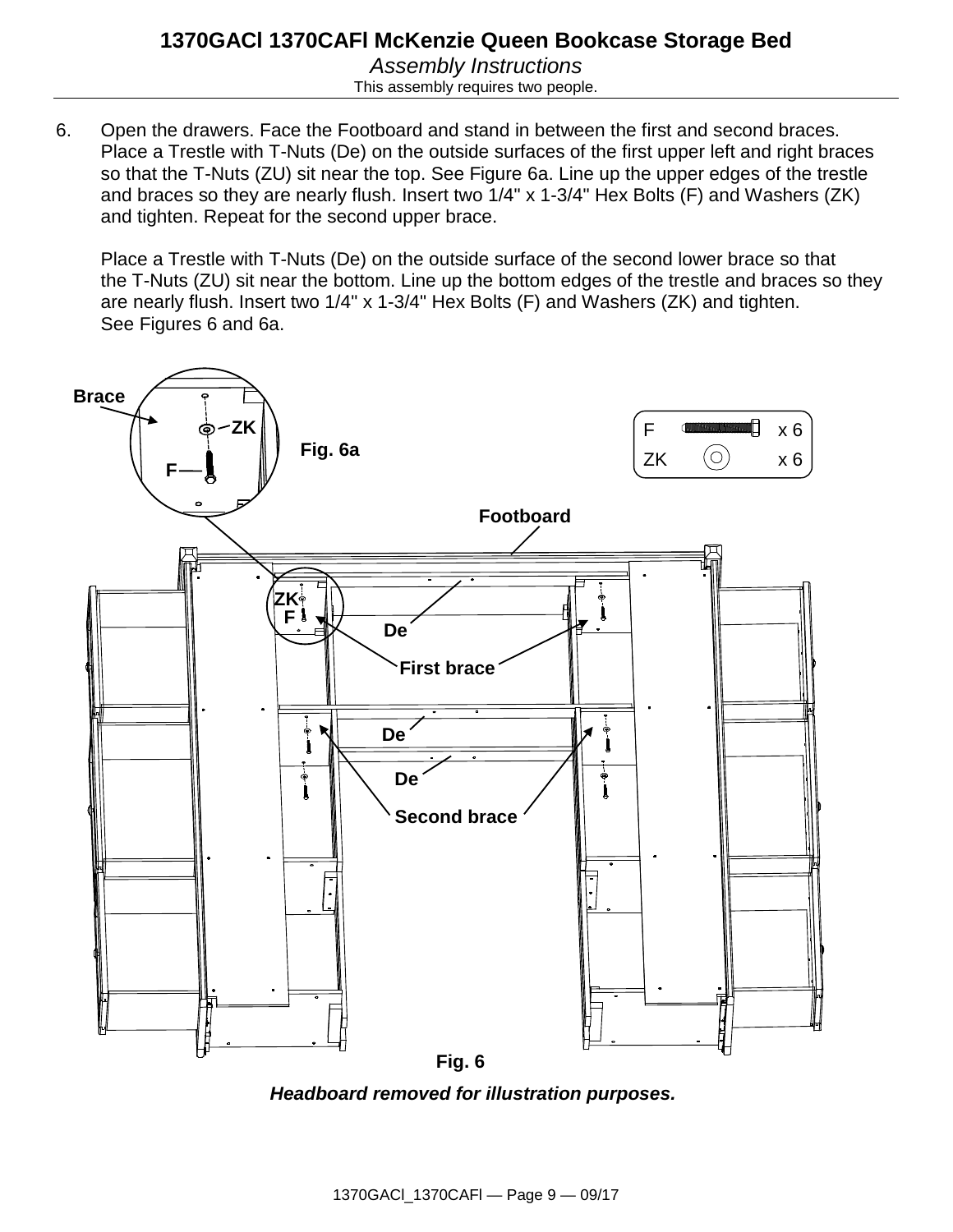7. Face the Headboard and stand in between the third and fourth braces. Place a Trestle with T-Nuts (De) on the outside surfaces of the third **upper** left and right braces so the T-nuts sit near the top. See Figures 7 and 7a. Line up the upper edges of the trestle and braces so they are nearly flush. Insert two 1/4" x 1-3/4" Hex Bolts (F) and Washers (ZK) and tighten.

Place a Trestle with T-Nuts on the outside surface of the third left and right **lower** braces so that the T-nuts sit near the bottom. Line up the bottom edges of the trestle and braces so they are nearly flush. Insert two 1/4" x 1-3/4" Hex Bolts (F) and Washers (ZK) and tighten. See Figures 7 and 7a.

Repeat for the fourth braces.

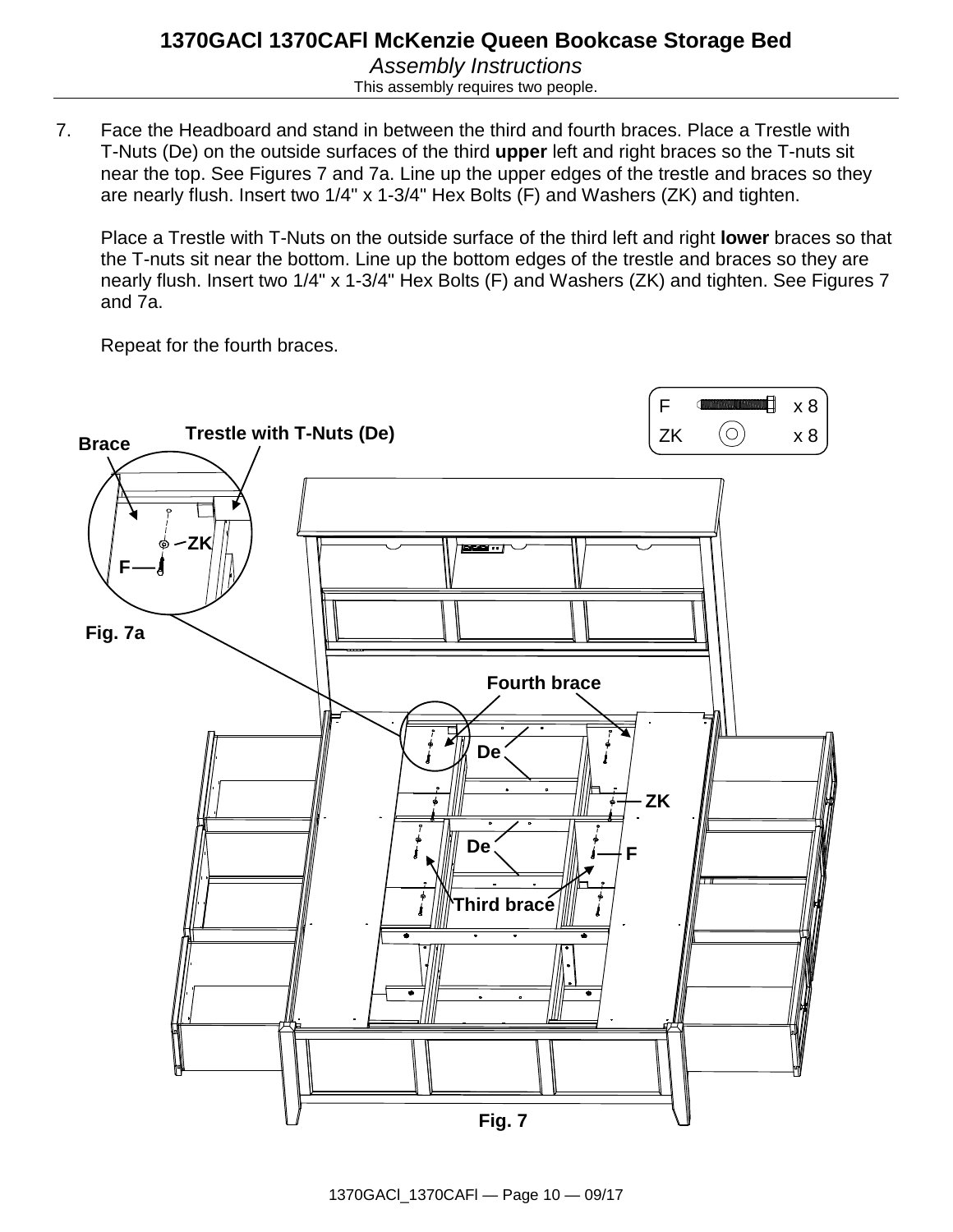8. **NOTE: There are blocks mounted on the back side of the Footboard to support the end of the pedestal eliminating the need for an Assembled Foot in this position where it would be easily visible. Do not attach an Assembled Foot in the position near the footboard.**

Facing the Headboard, place two Assembled Feet (Ue) on the inside faces of the third and fourth upper and lower Trestles. Attach with Washers (ZK) and 1/4" x 1-3/4" Hex Bolts (F). See Figures 8 and 8a.



**Fig. 8**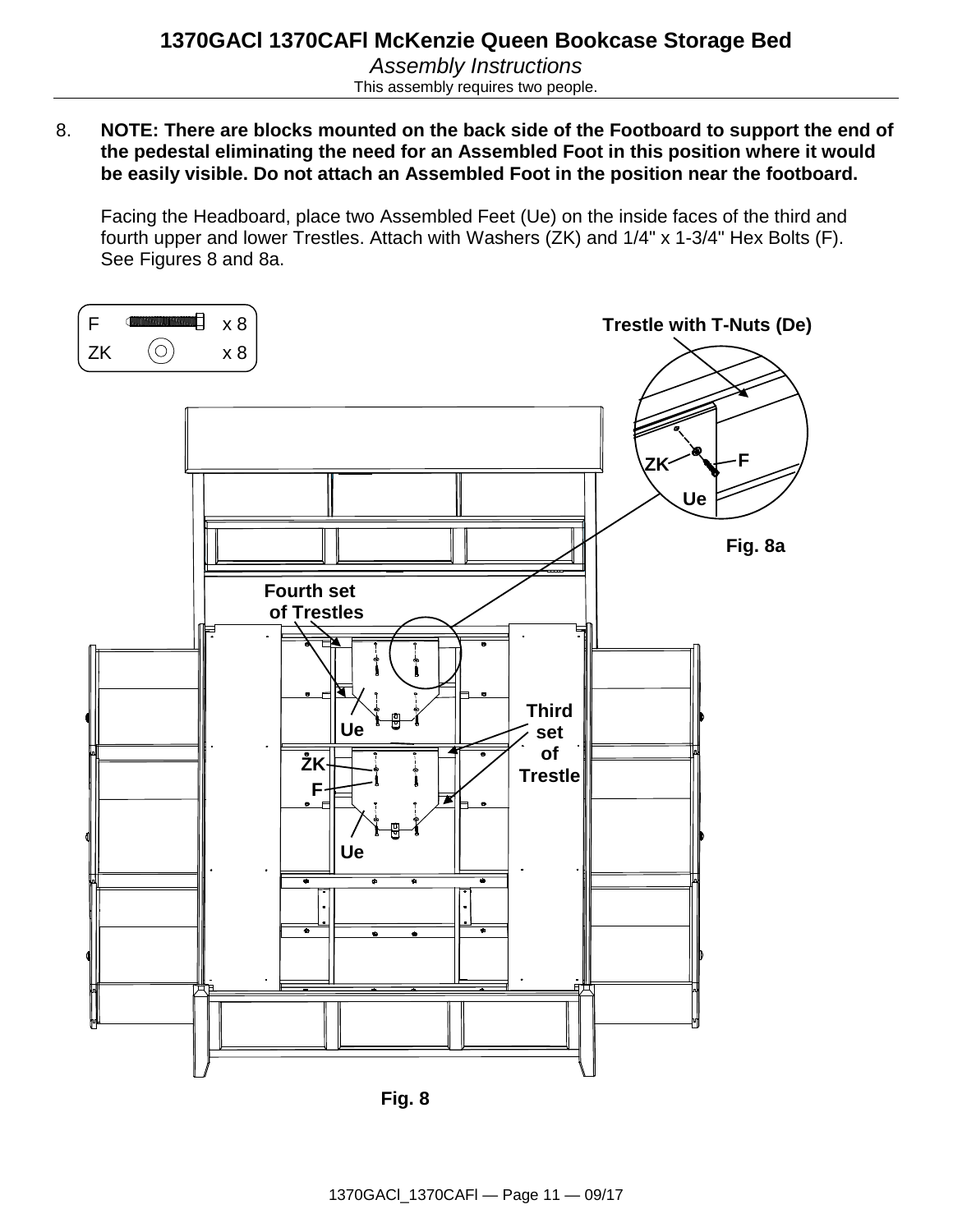9. **NOTE: There are blocks mounted on the back side of the Footboard to support the end of the pedestal eliminating the need for an Assembled Foot in this position where it would be easily visible. Do not attach an Assembled Foot in the position near the footboard.**

Facing the Footboard, place an Assembled Foot (Ue) on the inside of the second set of Trestles and attach with four Washers (ZK) and four 1/4" x 1-3/4" Hex Bolts (F). See Figures 9 and 9a.

Adjust all three Glides (W) found at the bottoms of the Assembled Feet so that the Glides just touch the floor.

**IMPORTANT: Make sure the Glides touch the floor and carry weight.**

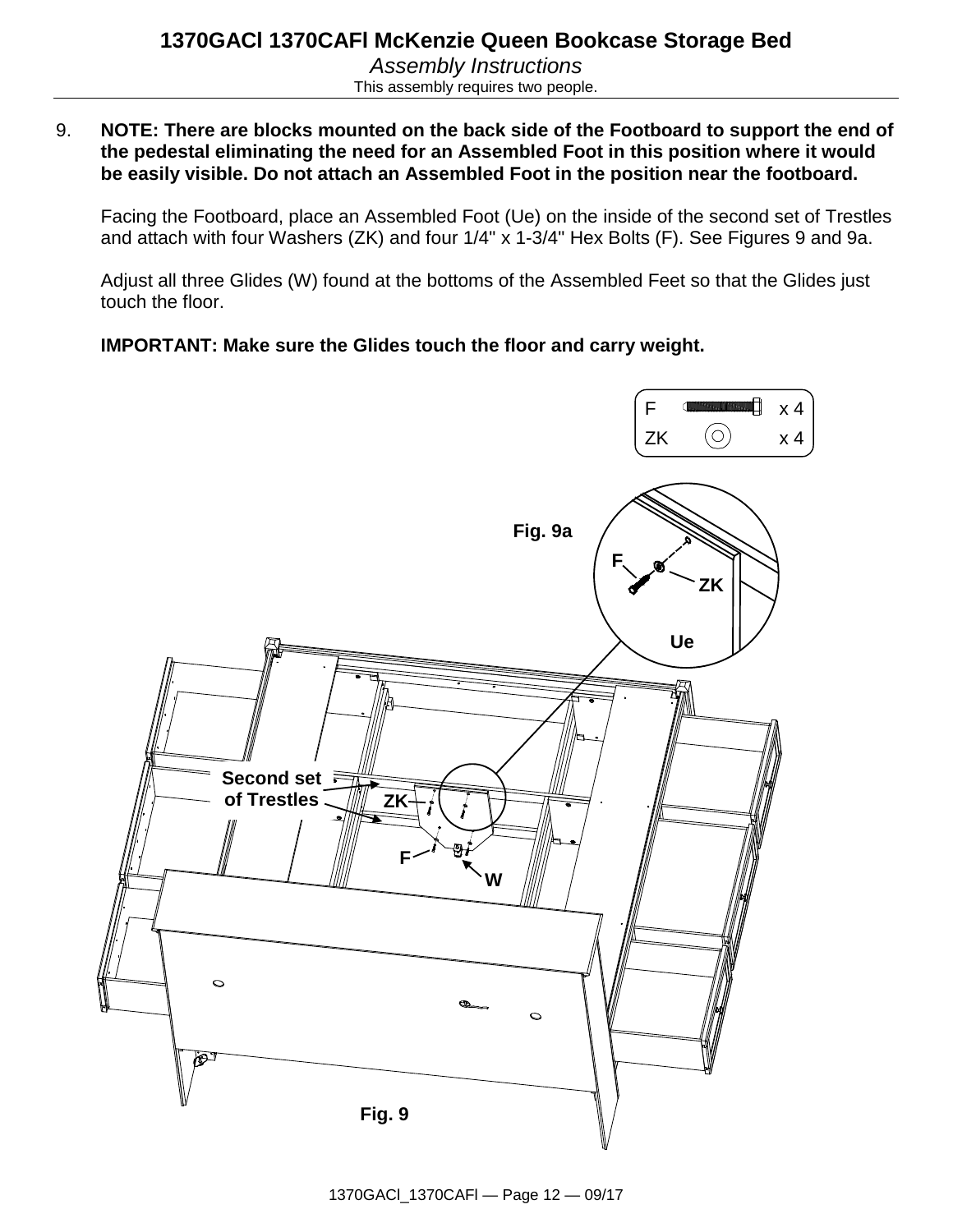10. Facing the Footboard, attach the Pedestal Assembly to the Footboard with a 90º Bracket (YH) and four #6 x 1/2" Philtruss Screws (YD). Repeat for the other side. See Figures 10 and 10a.

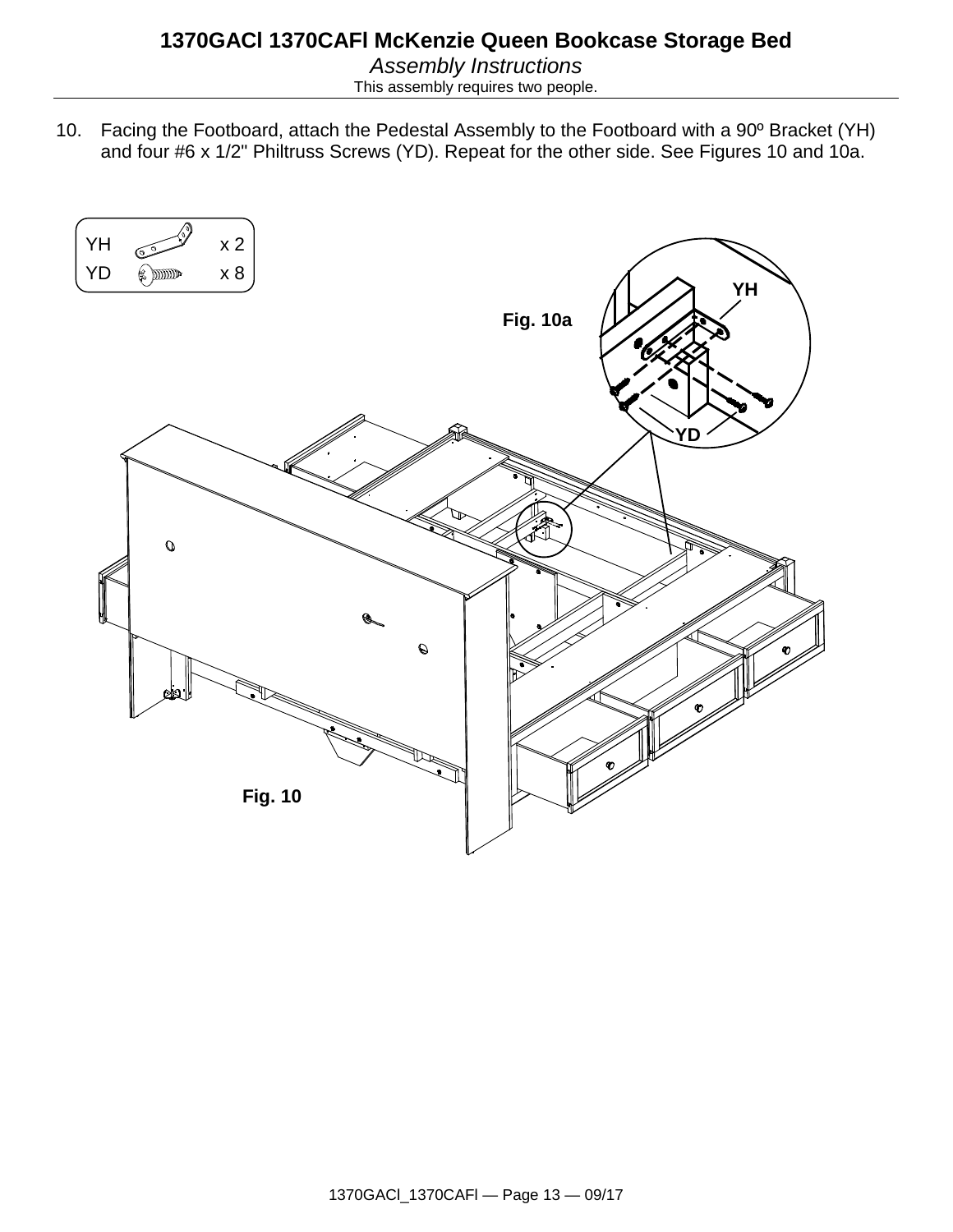This assembly requires two people.

11. Place your bed in its final position. Adjust all three Glides (W) found at the bottoms of the Assembled Feet (Ue) so that the Glides just touch the floor. See Figure 11. To level the headboard, stand in the open area in between the two attached deckboards and reach through the front of the platform. See Figure 11. Using a slotted screwdriver, rotate the Large Adjustable Glide (YA) clockwise until it bears weight. Repeat for the opposite side. See Figures 11a and 11b.

**This is important if the bookcase headboard sits upon a carpet tack strip.**

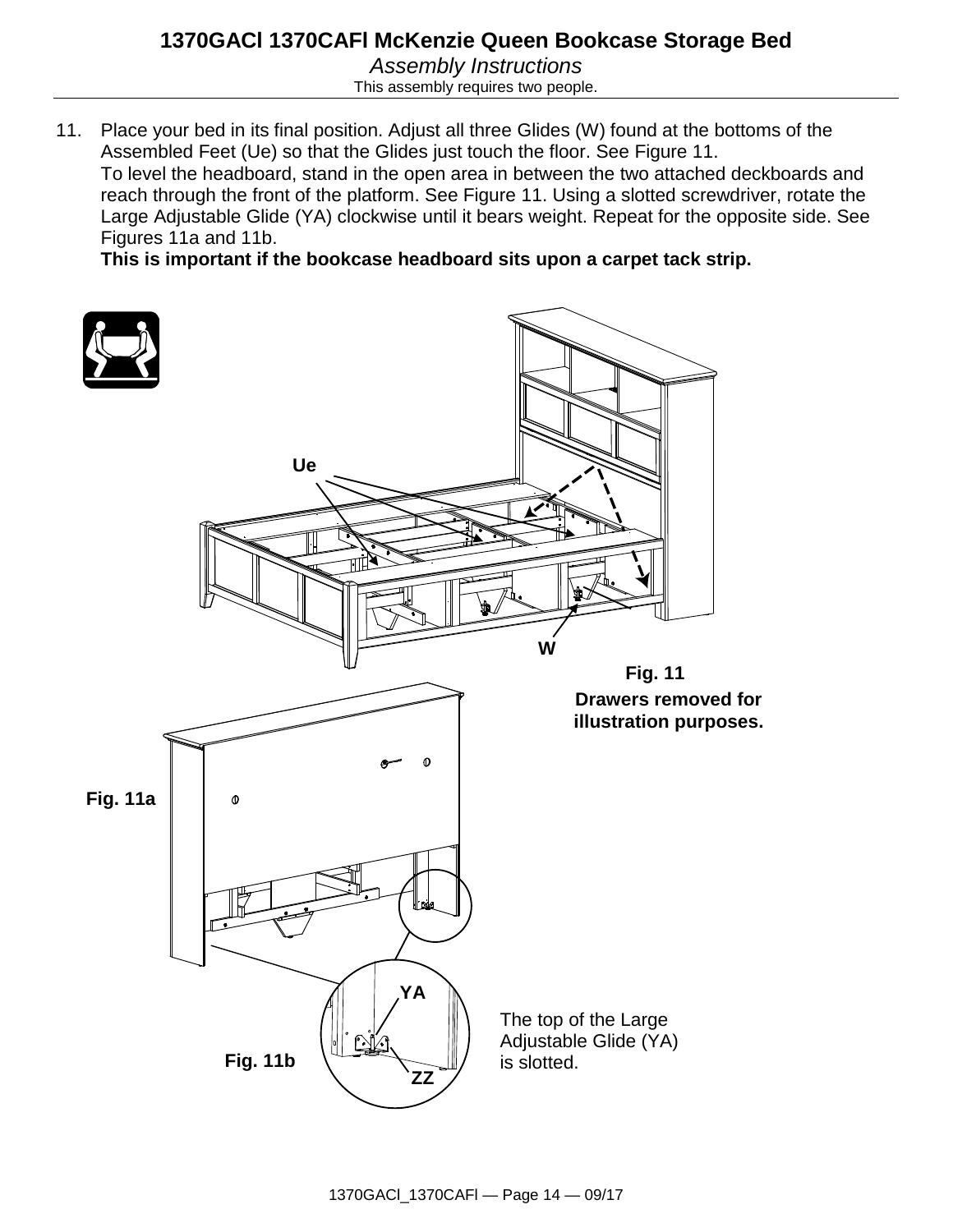This assembly requires two people.

12. To make sure the bed is square, measure the distance between opposing corners. If one of the measurements is larger, tap on a footboard leg until the measurement is equal. See Figure 12.



13. Place the Deckboards (Pd) as shown in Figure 13 and secure with twenty-four #8x1-1/4" Black Screws (E). There should be a small gap between each deckboard.